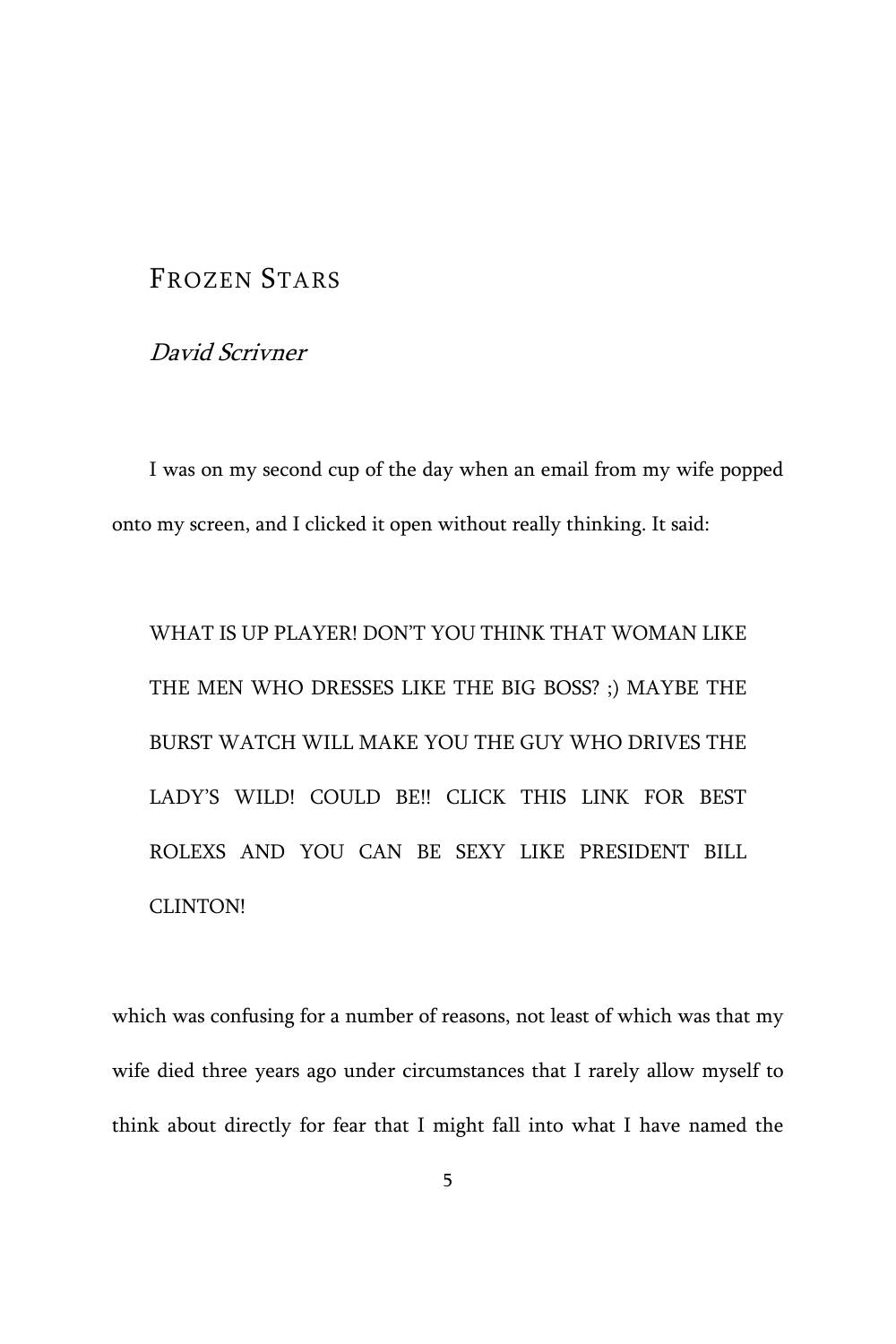black-hole of unending mental anguish. Also, in a tribute to my memory for the inane, I seemed to recall reading in a *Details* magazine once (someone left it in the seat-back pocket on a plane and I *really* needed something to read that day; don't judge me) that Clinton was a Tag Heuer, and not a Rolex, man, which meant that someone hadn't done his homework.

Anyway, I just kind of sat there, staring at the screen and working really hard to not let my lower mandible drop the foot and a half to my desk's surface for what must have been something like two minutes, my temperature going a little haywire and my mind a swirl with words like, "tragedy," "survived by," and "burst watch." The last word surely a typo, but it seemed to fit perfectly with the email and the sender and my whole situation in a way that was like, well, the hundreds of tiny watch parts that somehow fit together to click away the seconds until you find that you have to stop wearing a watch because the ticking of the seconds only reminds you of all the stuff that happened in the past and that's the last thing you need when you are trying to sleep.

So then I was reading through the email again and wrinkling up my nose at that winky-face when Mitch Hollingsworth poked his head into my cubicle and asked if I wanted to go with him down to Cosi to get a flatbread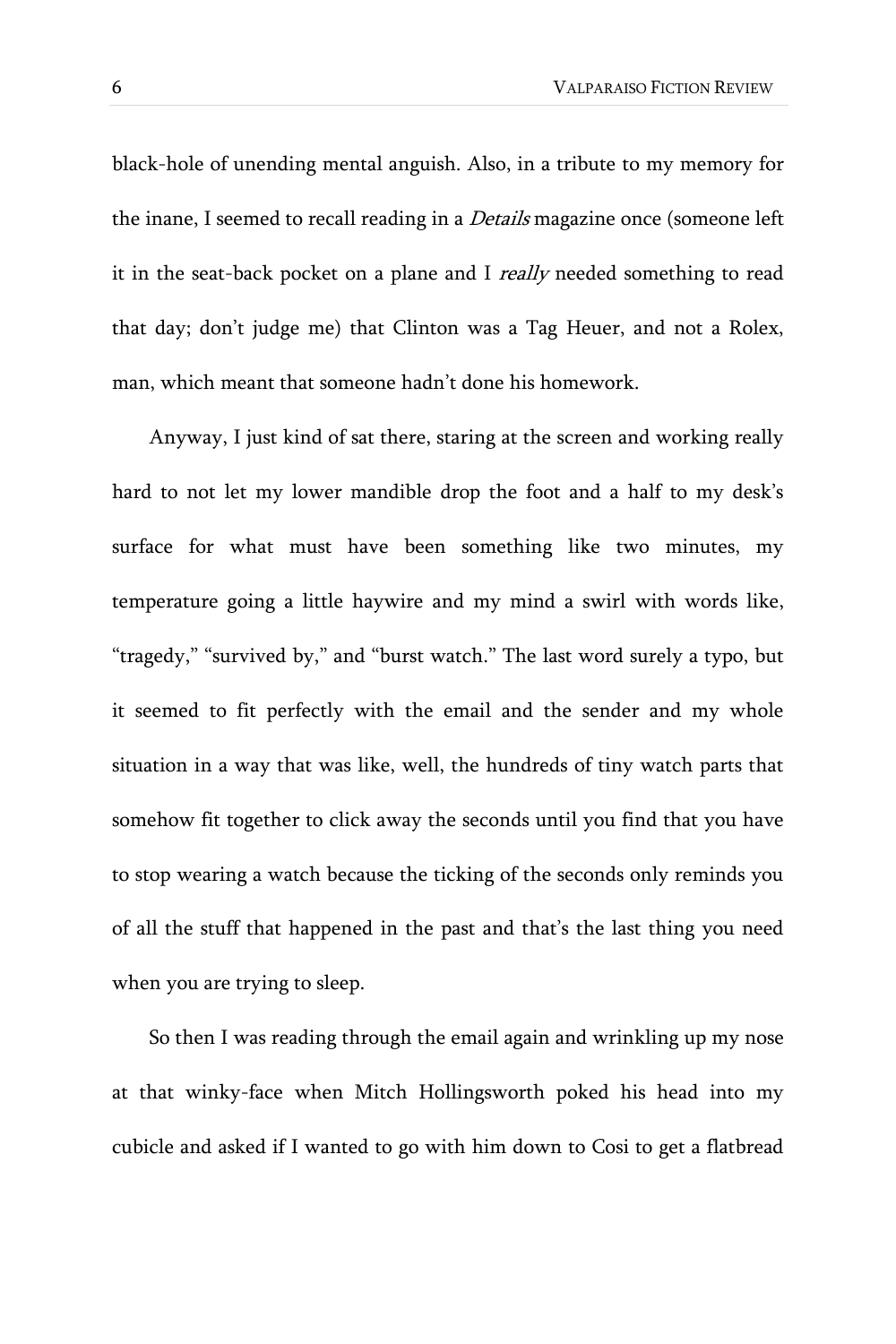and "eye-fuck that new cashier chick with the lip ring," which didn't really sound that great to me, so I lied and told him that I brought a turkey wrap and some hummus from home. He shrugged and told me that it was my loss and he would tell me what she was wearing when he got back, as if she ever wore anything other than a Cosi polo shirt and tight black pants.

After he left, I read the email again and felt some pretty real anger, like I wanted to find the asshole hacker who had somehow gained access to my wife's—deceased wife's—account and like break his fucking head open, but then I remembered a story I had heard on NPR a few weeks ago and thought it probably wasn't some guy—not like the early-nineties movies I had seen growing up where some nerd dressed in all black with fans cooling his neonglowing motherboards would have carefully massaged the tumblers of my wife's password until he had gained access to her email and could begin the work of making his fortune selling fake watches. No, the truth was probably that some computer infected with a worm had infected some other computer on which my wife's information was stored, and that first computer, or some other computer maybe, was now flinging these messages to all of my wife's contacts, which probably meant that her parents and friends were also getting this and in some weird way no one was sending these emails—they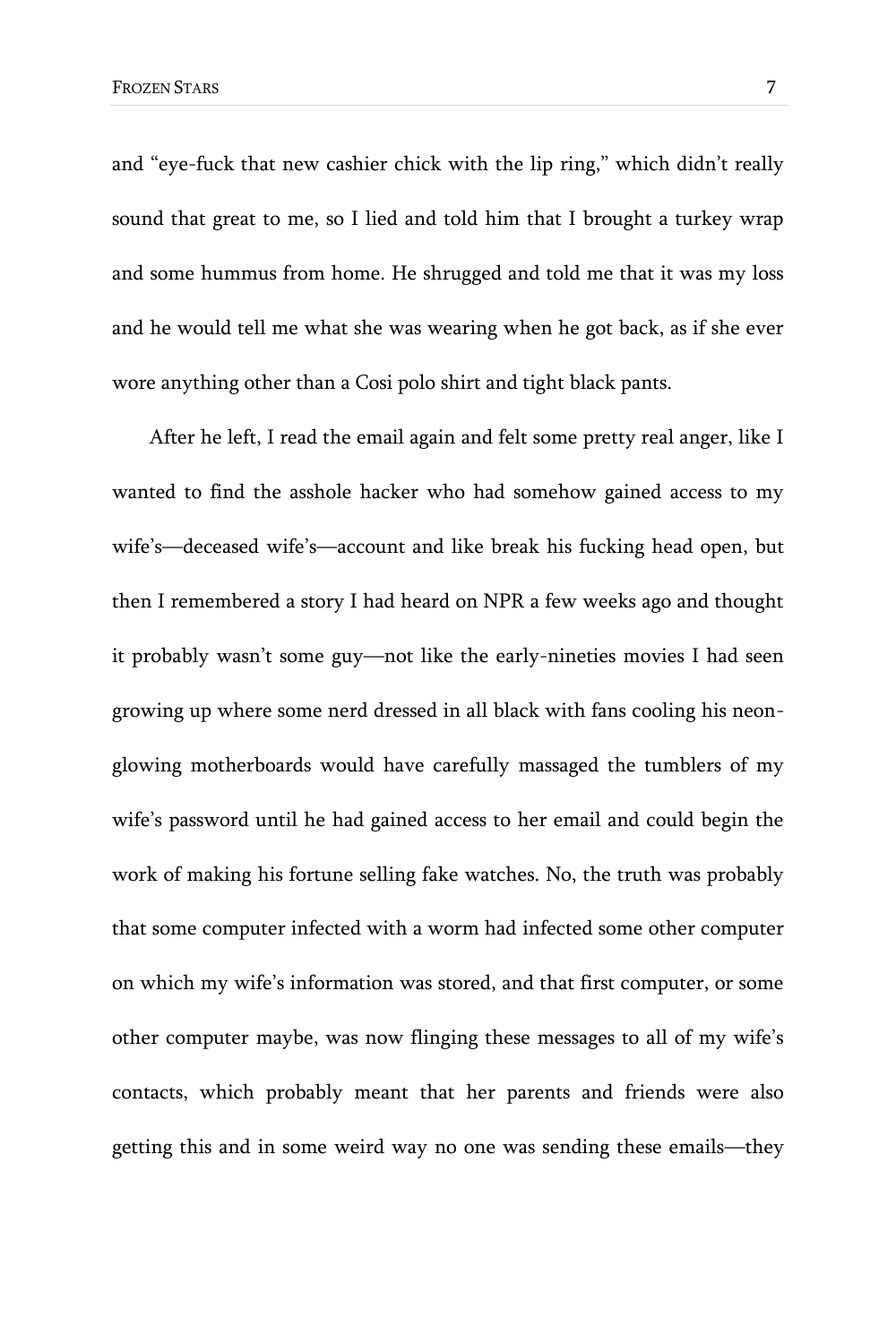were just being generated out there somewhere—and my anger kind of lost its force like a sagging hot air balloon because there was no one to blame for it all.

I picked up the file on top of the stack next to my computer and opened it but put it back when I found myself pressing my middle finger like a rubber stamp on the name of each doctor listed in the application for coverage: clearly, right then was not the best time for me to underwrite anything. So I got up and took a walk around the department, past Peter's cubicle, which smelled of curry, and Gayle's, from which Billy Joel's grating abomination, "For the Longest Time" emanated, and I was looking mostly at my shoes and jingling my keys in my pocket and thinking about the first and only time that I had used the ridiculous phrase "black hole of unending mental anguish" out loud, which had been about a year after Elizabeth died. I was going for a jog with my older brother, who had always been a little more together than I, and who was, at 34, successfully running a golf equipment wholesale business while I, at 31, was still kind of bouncing around and reading too much fiction. I was visiting him and his family in Baltimore for a few weeks and, in a pretty sweet way, I think that Phil had decided that he would take this time to straighten me out and get me "back on track," an idea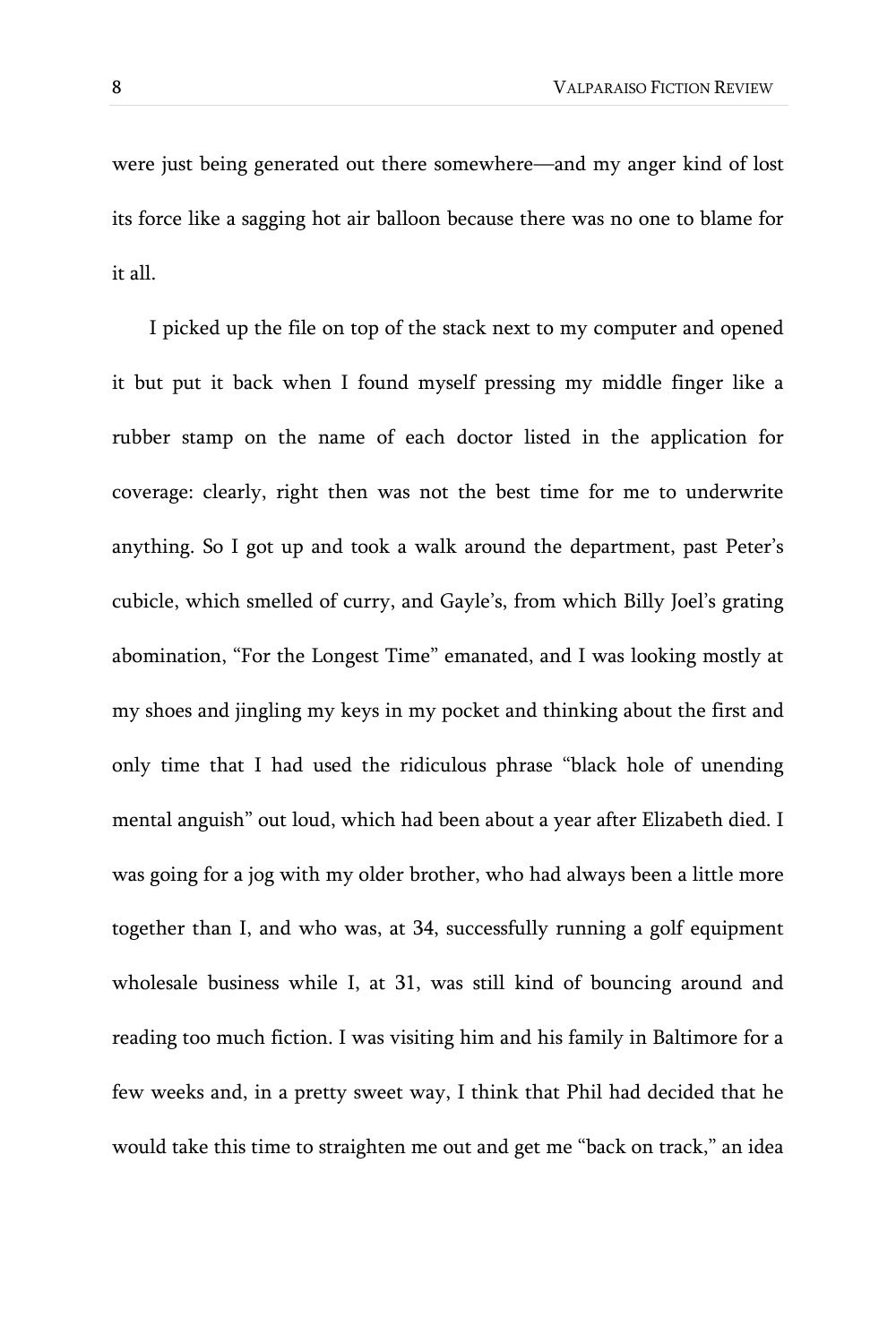made literal by him actually getting me out there running laps with him. And so we jogged through the streets of Canton on the way to the high school track and Phil told me that I shouldn't be afraid to really dive into "all the shit" (which is how he referred to my wife's death) and "really get into it," a suggestion whose very need to be uttered accounted, I believe, in some way for our different stations in life. I didn't know how to respond so I just kept pointing out how stupid people looked in their dressy clothes just to go out to happy hour, to which Phil made no response. Phil had been jogging more than I, so his voice was deep and confident and mine was wheezy and I felt like I had to be forceful with my words so that they wouldn't be scattered like fallen leaves by the wind. He dialed it back a bit and said that it was unbelievably bad the way things "shook out," but he cared about me and I couldn't let what happened two years ago determine what would happen in the future, and I wanted to tell him that in this case what I wanted was almost entirely irrelevant, but instead I nodded and asked him how much farther I had to go.

Around lap seven, after Phil explained to me that the next step in golf clubs had nothing to do with performance and everything with aesthetics, we returned for a moment to my wife and he said after a long pause that he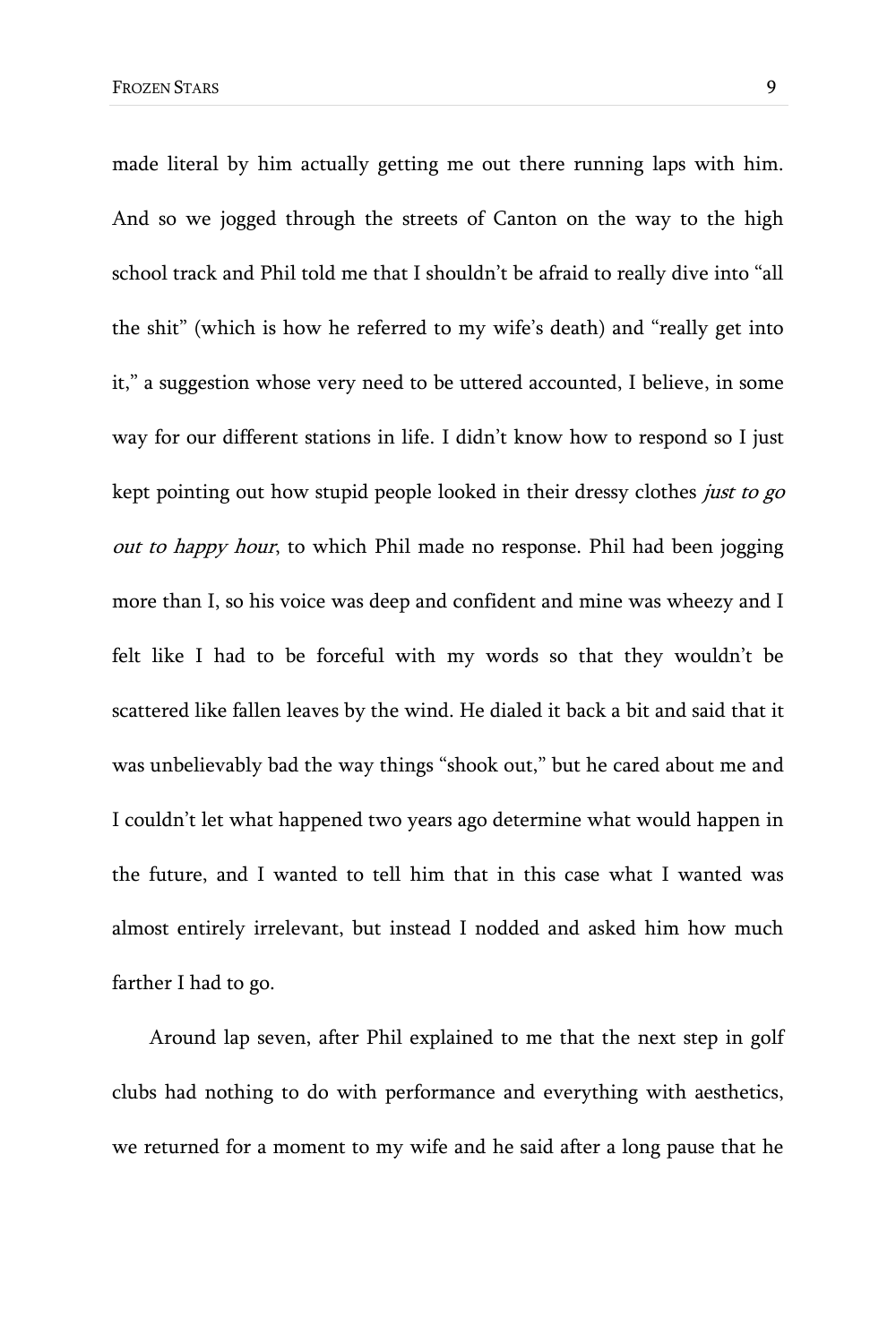was so sorry that it happened. Against my better judgment, I told him that there was a part of me that felt like if I tried to really deal with it I might fall into a black hole of unending mental anguish. He made no response—none. So I tried to then veer back into non-crazy land by saying that what I meant was that I would have to take little bites off this for a long time, and from his further non-response I think that he was realizing that this meant I'd be a bummer to be around for who knows how long, and if he was in fact thinking this, he was right. My phone rang a lot at first, and then not so much.

When I walked past Gayle's office for the second time and heard the cringe worthy doo- wop opening of "For the Longest Time" (really, Gayle? running this one back?), I realized two things: 1. I couldn't just keep making laps around the third floor or people would think I was crazy and 2. It would probably be inappropriate for me to enter Gayle's cubicle and retrieve her small stereo so I could then smash it in front of her while singing "I don't—care—what—consequence it brings—woo-ooo-oo!" so I returned to my cubicle, grabbed my coat, and took the elevator to the lobby. I started walking down the hill to the shopping center that housed Cosi and a coffee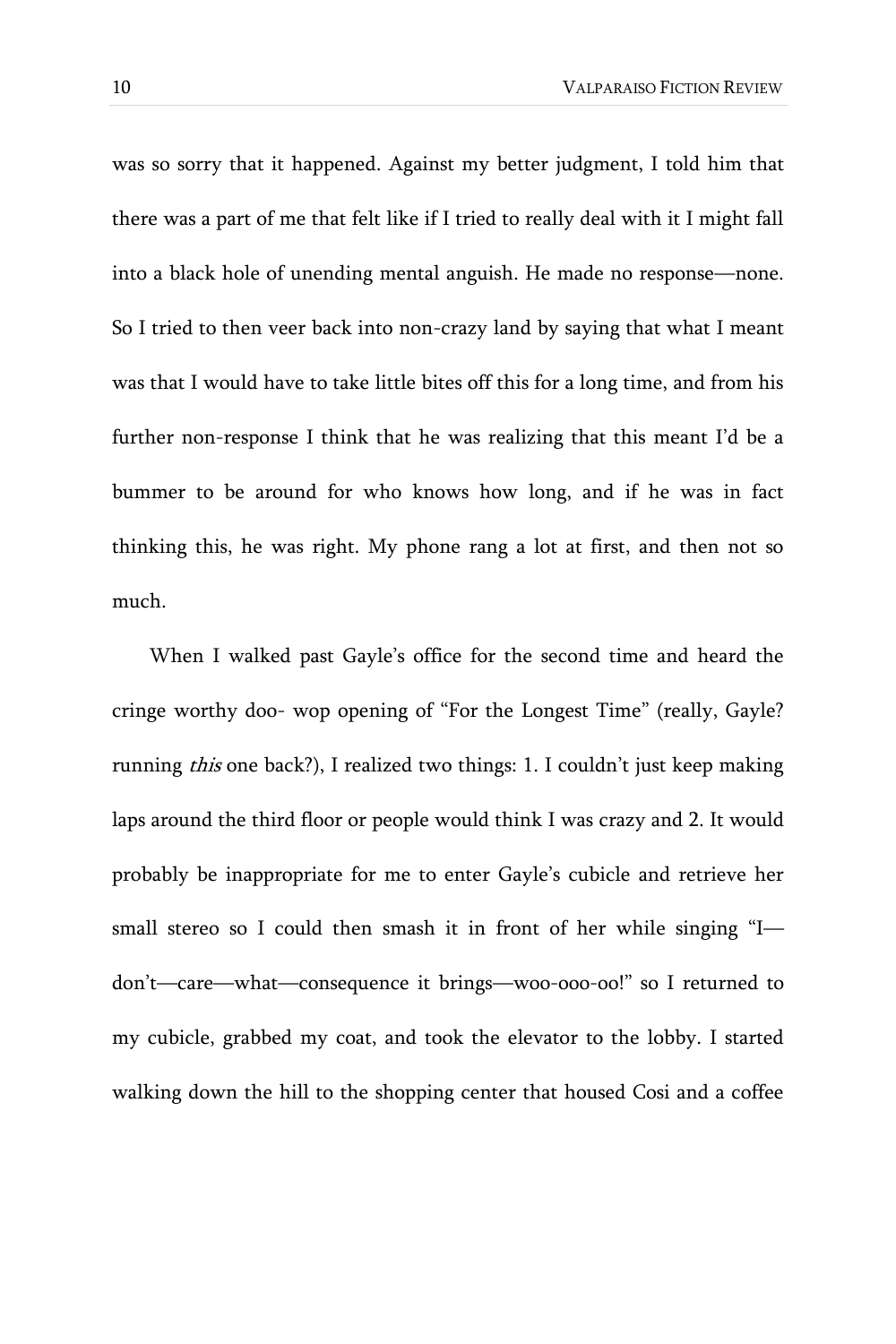place and a few other stores that would be packed this time of day with workers from the seven office buildings that lined the road along the hill.

But when I got about half-way down the hill, I found myself thinking about all the things I had planned for that day and realized that I wasn't going to do any of them now. I had found that making a list worked best even the simplest things, like sending a thank you email or paying a bill online—to get through the day. Here was something I could look at to see just how much I was doing. Here was proof: look at all the things I did today! Things had been better lately, but there were some days early on when it was an accomplishment to cross off the first and sometimes only item: make a list of things you are going to do today.

No, I wasn't going to run after work today, and I wasn't going to check my neglected profile on my online dating site, created mostly at the urging of Mitch and the few other people who were probably the closest thing I had to friends, and I wasn't going to read for one hour, and it was all because that email came in like some ransacking crook from a movie and tore everything open just when I had gotten pretty good at putting things away neatly. Instead, I was just going to go home and pace around my apartment and turn the television on and then off and wonder if getting in bed before the sun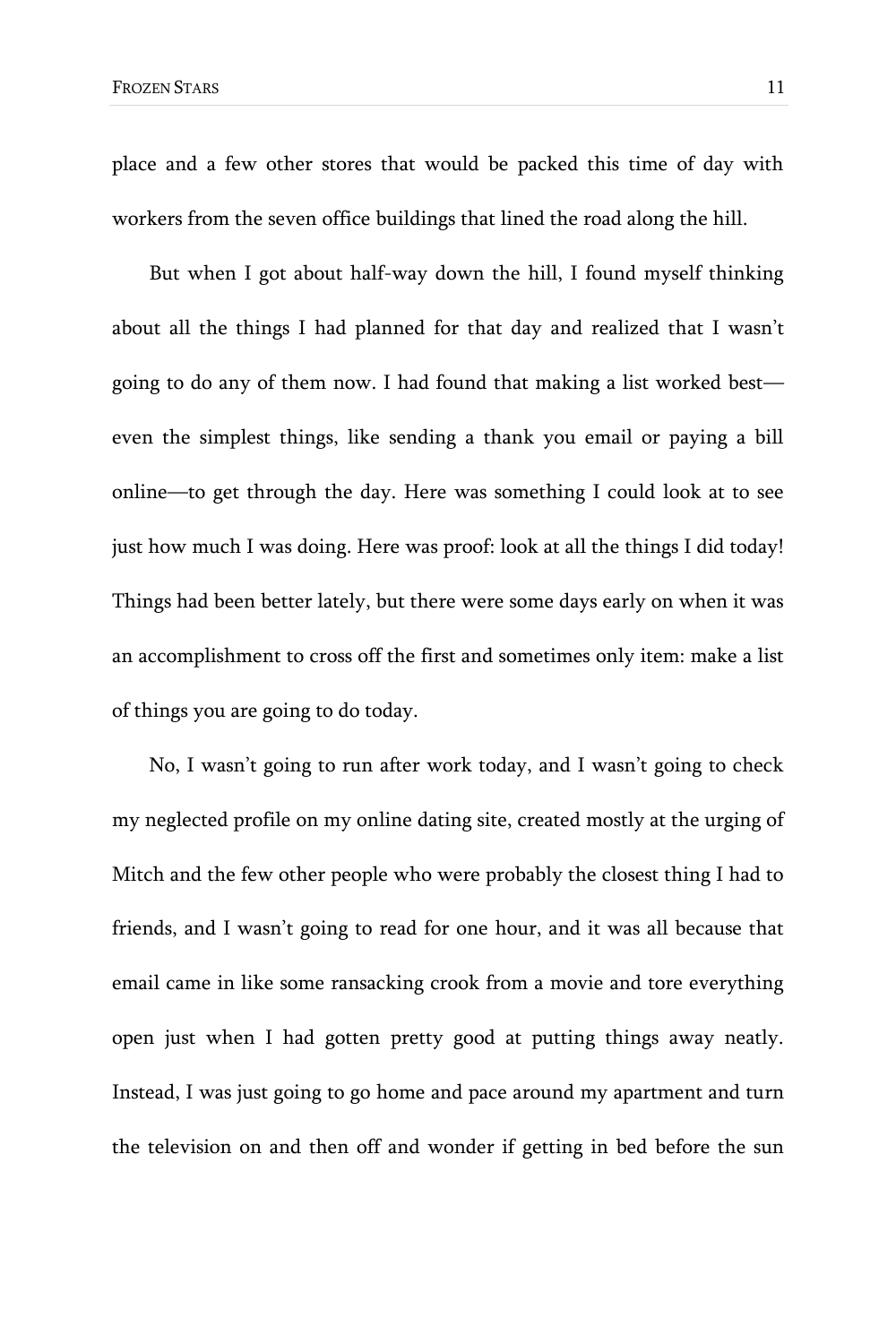was all the way down suggested something about me that would have made me sad to have heard said about someone else. And I was kind of shocked at how much force it held after so long and so much thinking and effort and so many promises, kept and broken, to myself and others.

I made a loop around the Sunoco and started heading back up the hill. There had been a time soon after it happened when I entertained the idea that people could tell that I was different, that I had been marked in some way by Elizabeth's death, which of course made me want to be around people even less, which made me even more uncomfortable around them, which made me more certain that they could see that something was wrong with me, which— you can see where this is going. The pizza delivery guys started calling me by my first name.

On the flight home, I was sure that everyone on the plane knew that the coffin in the plane's belly belonged to me, while at the exact same time I knew that none of them could have known it was there since it had been loaded well before we boarded.

When I reached my building, about three-quarters of the way up Independence Drive, I kept walking up the hill. I felt a little wetness under my arms, so I raised them, one after the other, and zipped the underarm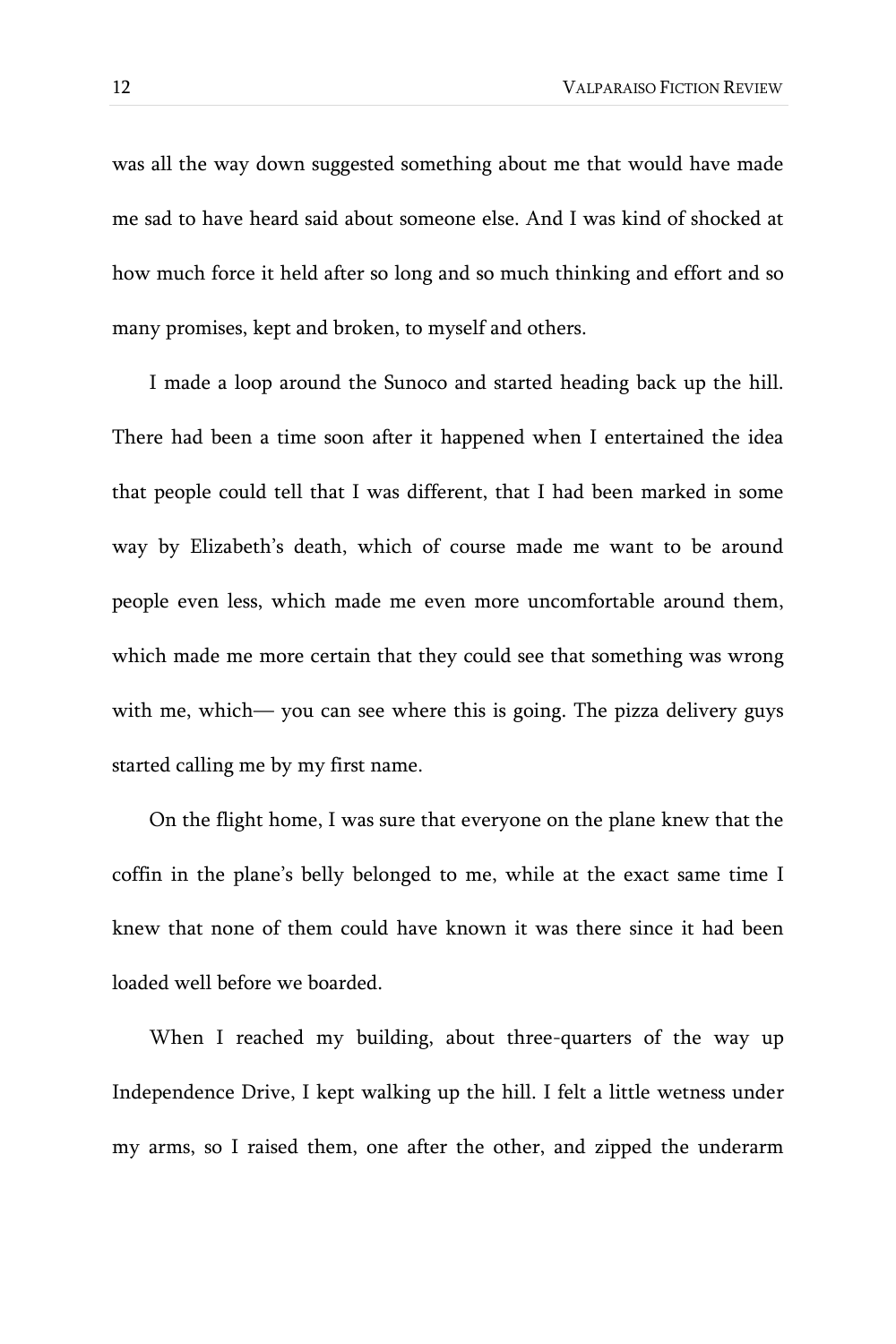vents in my jacket about halfway open. And that day in the clinic in Listvyanka, which I would have guessed from the smell was a vet's office and not a doctor's, I had tried to show a doctor who didn't speak English that my wife was no longer able to move her limbs by making what I guessed was a kind of dead face and holding my arms out like a zombie and jerking them up just a little but groaning to show that things weren't working. A week earlier, I had amused/embarrassed Elizabeth in the Beijing train station by clucking and flapping my arms like a chicken to indicate which ramen I wanted. The woman behind the counter allowed this to go on for maybe a little too long before she said, "The chicken, then." But in the clinic, the pantomiming had lost its air of playfulness, and the doctor's eyebrows went up and he spat Russian at me or at the nurses and we all looked at each other and I spent the next fifteen minutes using my phrasebook to write down very carefully what I hoped would translate to "WIFE MORE UNABLE MOVE MUSCLES CHEST HURTS PLEASE HELP" and I didn't have a phone because we were Young and Adventurous! and I really didn't want to start crying in front of a Russian because our journey north from Beijing through Mongolia on the train had done little to dispel my belief that Russians were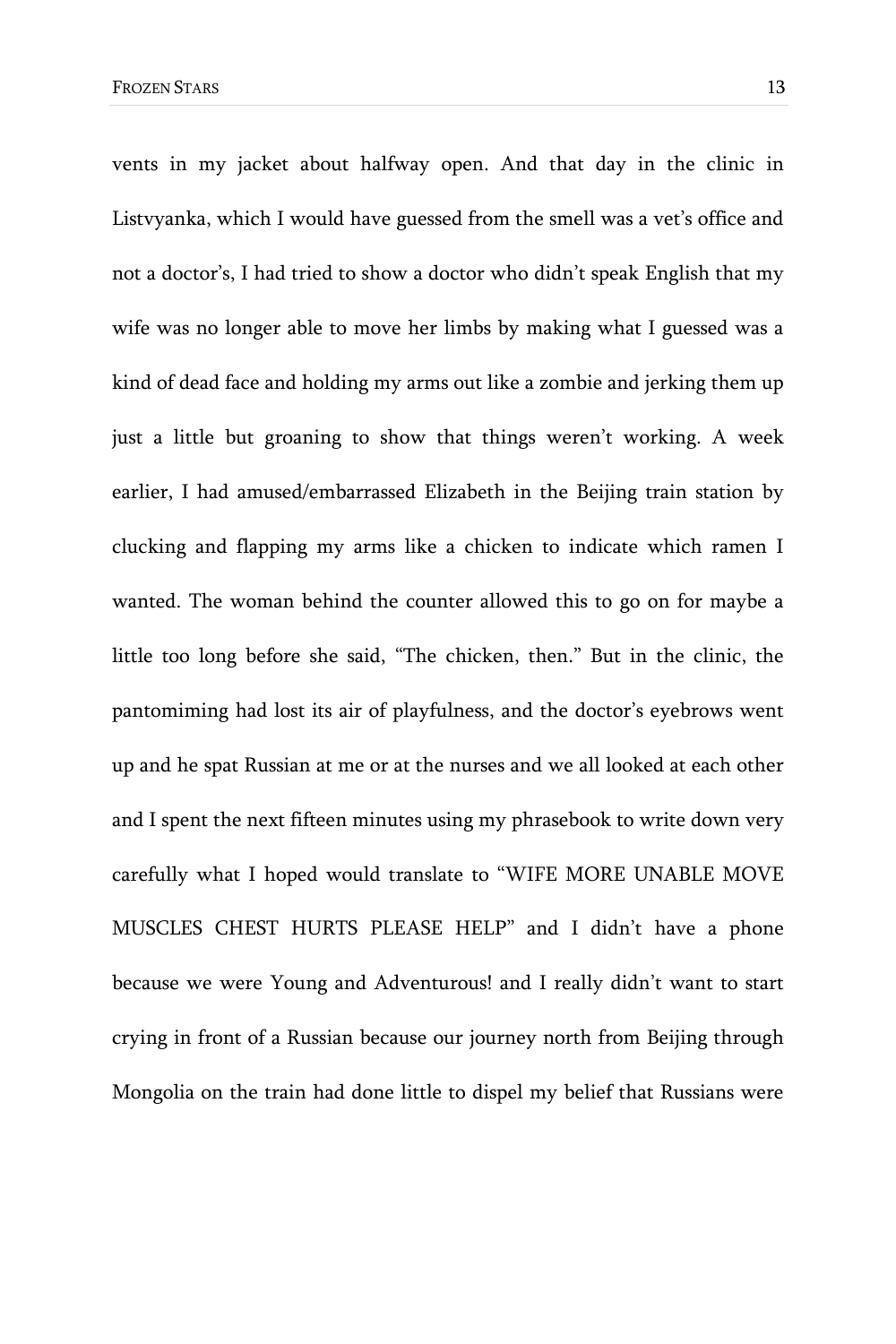aggressive and would despise my liberal American loose-tea drinking weakness.

The ambulance that came to pick us up the next morning looked like a VW Bus's not-so- fun cousin with no windows in the back, which I regretted since it seemed to me that my wife's eyes had lit up yesterday when she saw the unbelievable expanse of Lake Baikal as she had been wheeled into the clinic, and I wished that she could have seen it as we drove next to it for the first few miles. The name on the back of the vehicle was a combination of letters and numbers separated by a dash like the name of a missile or rocket, and that reminded me of a short story I read in high-school where a Communist farmer explains that he didn't name mules or horses for the same reason that you didn't name a hammer or a screwdriver and this, this, is what I was thinking about as I held my wife's hand tightly on the hilly road back to Irkutsk because she could no longer grip mine.

The hospital in Irkutsk was clean and bright and my wife of two years died there after three days spent attached to every kind of life-support machine imaginable and then I walked through the front doors on the other side of the world and wasn't sure where I would sleep that night. The one English-speaking doctor there told me that my wife's condition "Was like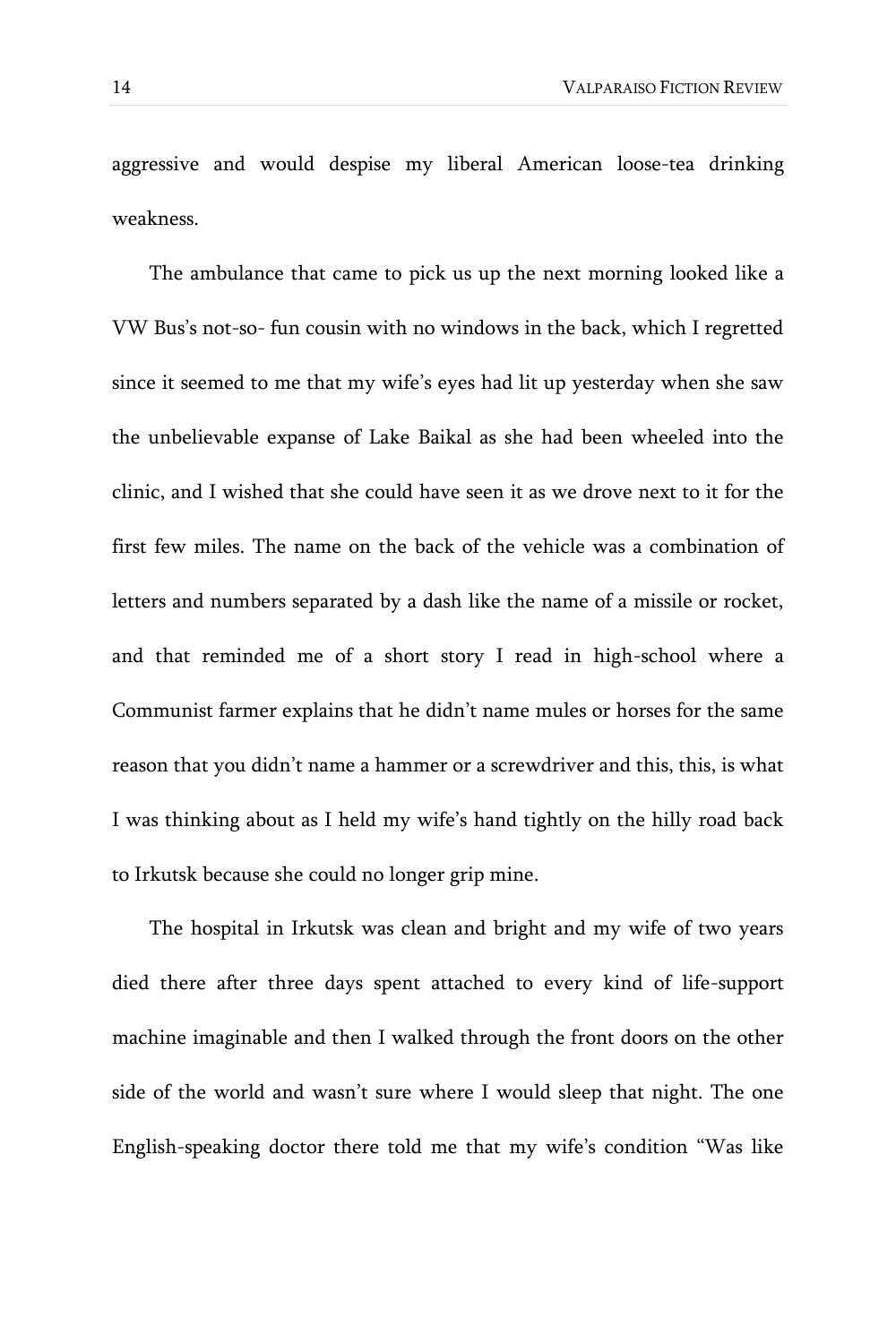lightning being struck," and I knew what he meant but I wasn't sure if the emphasis on randomness was supposed to make me feel better or worse.

After I left the hospital and had waited at two different bus stops for about 30 minutes, I became convinced that the bus table I had been given in the hospital was out of date, so I began walking until I reached the waterfront where people were roller-skating or biking and some were having beers and kebabs. Stereos blasted American Top 40 dance music, and I followed the path along the river until I reached a square with a big statue of some Russian bad-ass surrounded by scaffolding. I sat down there and tried to figure out what it meant that my wife hadn't been able to talk to me or blink her eyes of her own volition in her final day or two because her nervous system was shutting the body down section by section like the last worker turning out of the lights in an office, and I wondered if the woman who had told me once that "Billy Joel is to music as Nicholas Sparks is to literature" had been trapped in there somewhere or if she was already gone. Then I tried to figure out what that meant—being gone—and I wondered if someone could be alive and somehow dead at the same time.

When I reached the top of Independence Lane, I crossed the two-lane road and began to descend. A steady stream of cars passed me on the way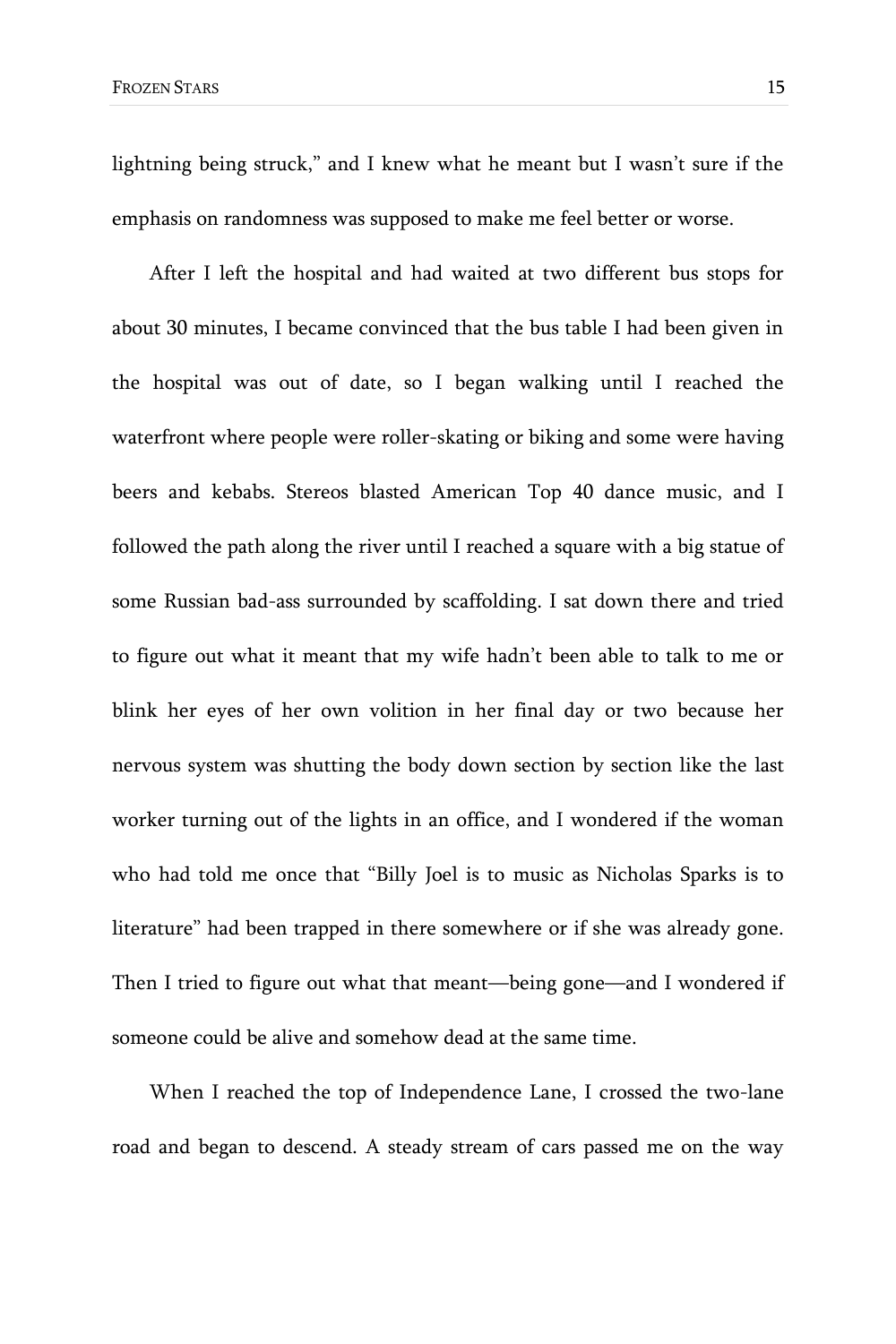back to the office. I knew that I had to go back into the office, so I had to get it together. I was repeating to myself the word "No" under my breath because it sometimes helped me to stop thinking about Elizabeth, but at the same time I was thinking about the night in the train car before we crossed into the Gobi desert. We had sprung for the two-person train car for this first leg of the trip, Beijing to Ulaanbataar. Out of the same sort of impulse that had once driven her to purchase a French Horn and at another time to take up carpentry, Elizabeth had purchased a series of lectures on CDs and was listening to one on modern physics. The deal we had made was that she would listen and then share with me the salient points of what she learned.

I had to stop thinking about this.

I had never traveled by rail and the metallic clunk-clunk of the train was incredibly relaxing and reassuring in a way that made me think that the world was not that bad of a place if people still traveled like this. In the early afternoon, we sat at the little fold-up table eating the chicken ramen I had purchased in the Beijing rail station. We drank tea and watched the mountains of northern China give way to scrubby expanses. When we would wake up the next day, after a few hours during the night spent waiting for them to check our passports and change the bogies so that the train could run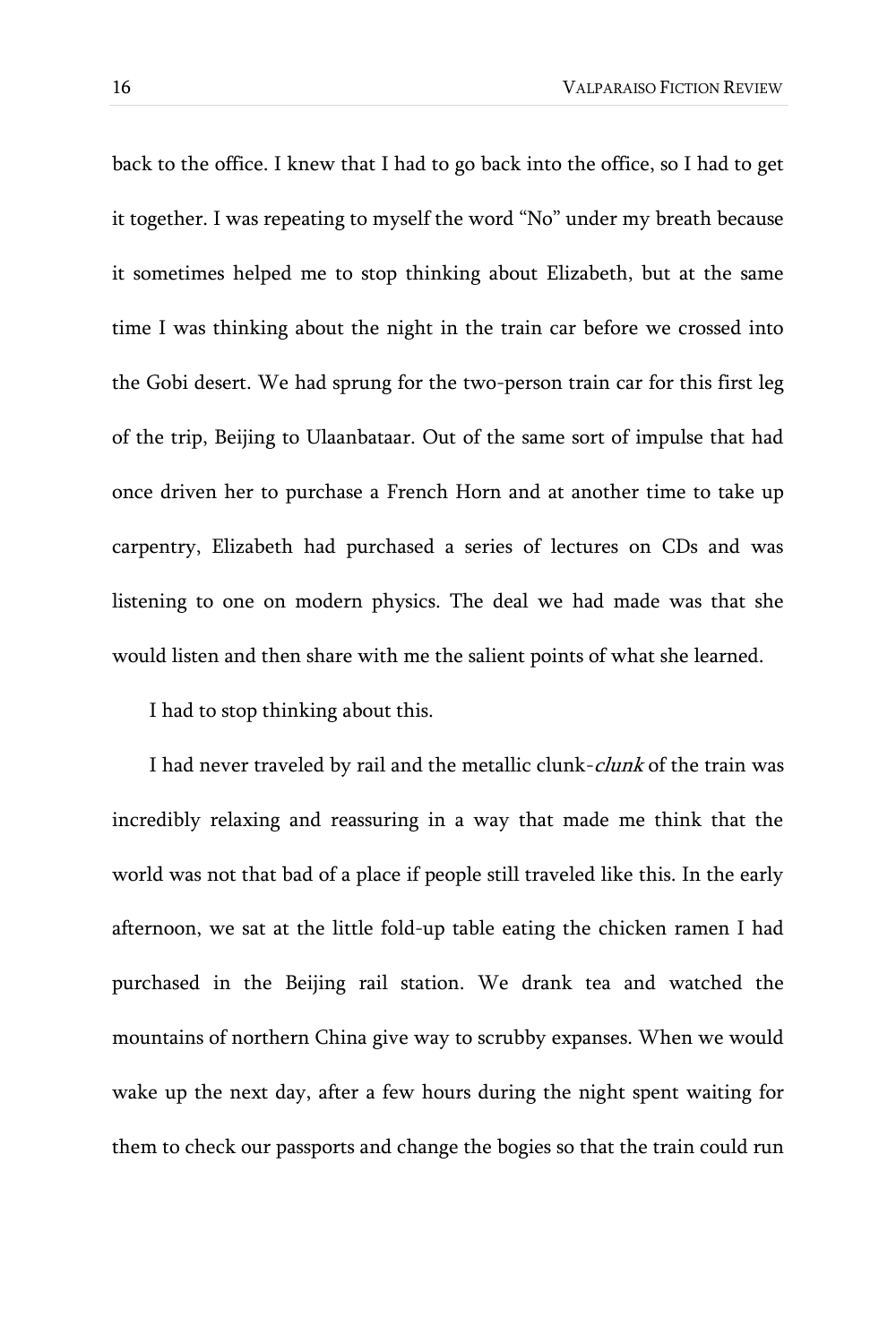on the Soviet tracks in Mongolia, we would see the insane desolation of the Gobi—completely flat and sandy in all directions as far as we could see. But the night before that, after her physics lesson, Elizabeth and I drank Chinese vodka and fruit punch that came in cartons out of our rubber, collapsible REI cups and she explained to me that the Russians called black holes frozen stars, and that in many ways, this was probably a more accurate term than the one we used.

"You see," she explained, "a black hole is just a mass whose gravity is so great that the escape speed is greater than the speed of light."

"Of course. Who doesn't know that?"

"No"—she took a long drink. "Escape speed is how much speed something needs to be able to escape the gravitational pull of an object. Like—if you could throw a tennis ball at like eight miles a second, it would never come back to Earth."

"I've done that. Twice. And then once with a kickball, but I booted it like an NFL punter."

"And so a black hole is just something whose mass is so concentrated that the escape speed is greater than the speed of light."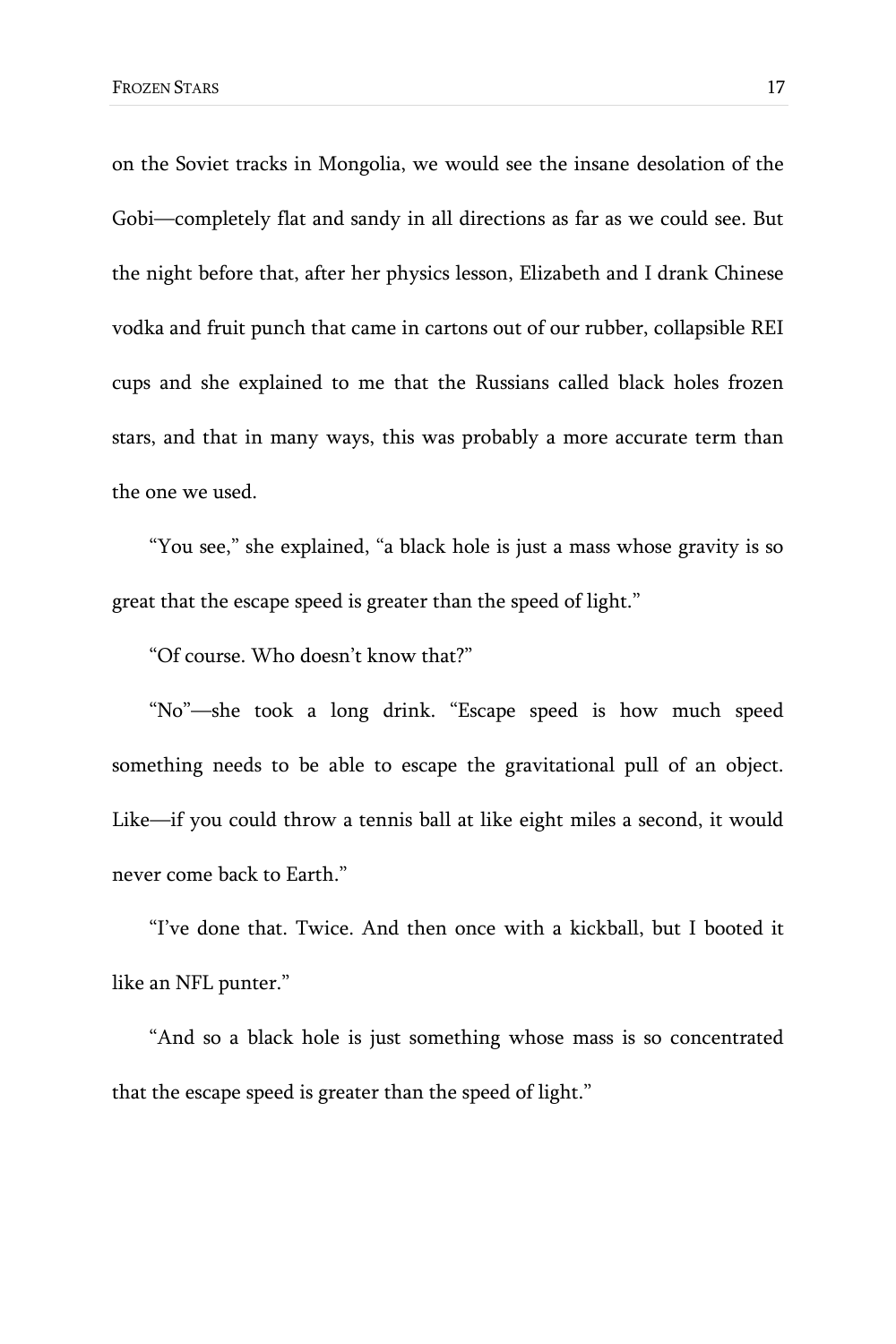"Sounds like a great place to keep convicts. You know, because they can't esca—"

And she took a drink and from her pretend-annoyed look I could see that this game we were playing was really enjoyable to both of us and we were hurtling across China—China!—and I kind of believed the things hippies and retired people said about life being an adventure.

"So the thing is that a black hole doesn't really suck things in like we are told in movies—it's actually just, like, this frozen place. If you could see me as I was about to cross the edge of a black hole, the event horizon, I wouldn't disappear into it—from your point of view. Gravity makes time dilate, or something. I would just slow down and eventually stop moving. For you, it would be like I was hanging on the edge forever."

"I'd go there, too. We'd hang out on the edge and just kind of check out the black hole."

"No, see that's the thing. I'd actually be gone. I would have passed into the black hole—"

"But you just said that's not how it works."

"No—you can go into a black hole if you enter its area, but it doesn't suck things in. Like, it's gravitational field is only a certain area."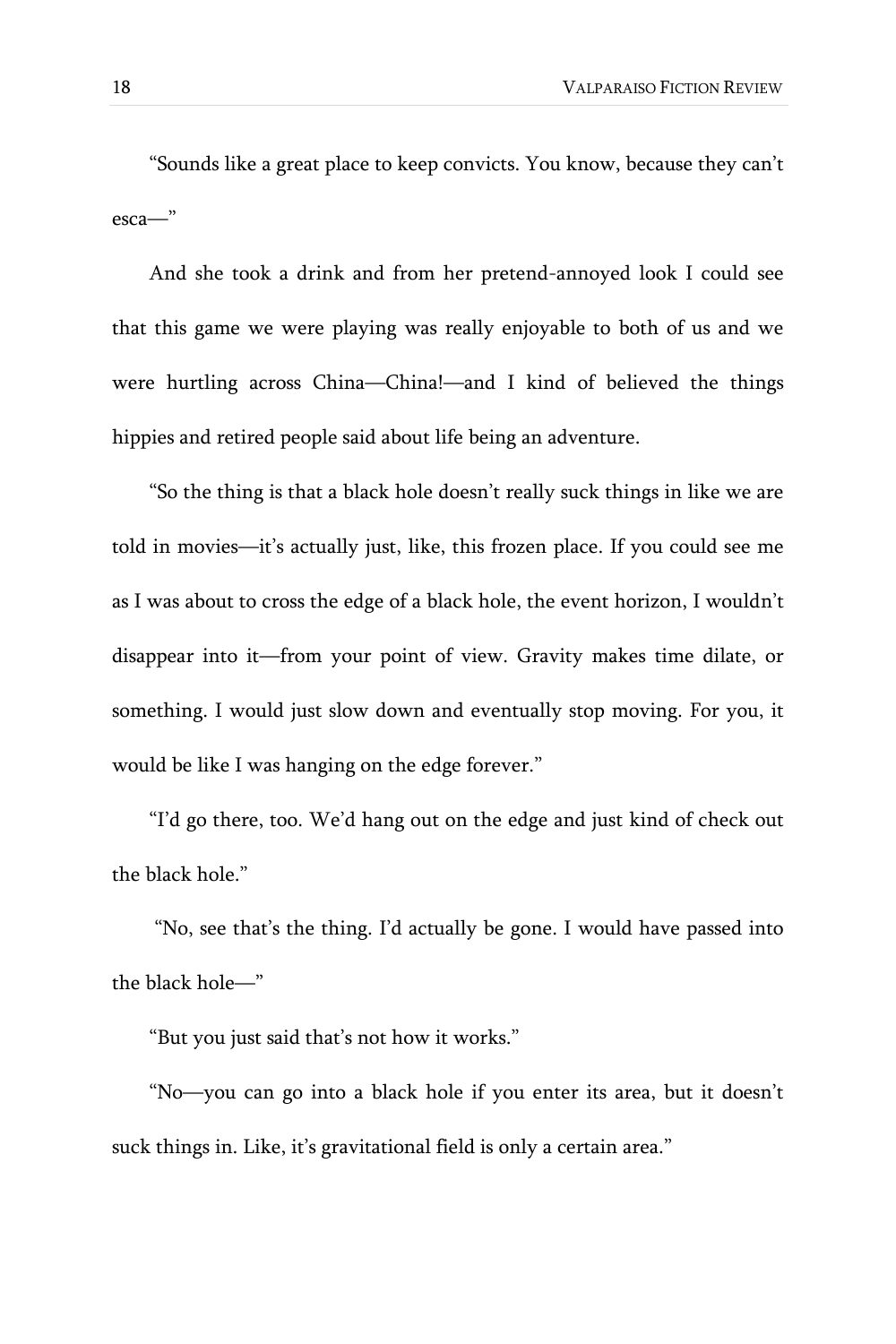"You know what does suck things, and particularly people, in? The novels of one Nicholas Sparks. You see, in this one masterwork called *Nights* in Rodanthe, there is a man and a woman, and they-"

"If you keep talking about Nicholas Sparks, I'm going to punch you through the roof of this train and into a black hole. Let me finish!" I put my hands up defensively, and she took a long drink and stuck her tongue out a bit. "These cups will never not taste like rubber."

We heard noise in the hallway outside and a burst of Chinese. The train swayed a little and we heard the reassuring clink of the wheels on the tracks.

"Right, so frozen stars. So the Russians call black holes frozen stars because we can actually never see the black hole part of it—we can only see stuff before it goes in, and it just... freezes on the event horizon."

I decided to push my luck a little. "It's funny that you bring this up, because The Frozen Stars were my favorite emo band of the 90's. I loved their song, "It's All Your Fault, Dad." She picked up a small bag of fried wonton and fired it at me. I caught it with a slight crunch and hammed it up even more. "The noodles! Noooo!" I raised the now slightly crushed bag up like a sacrifice.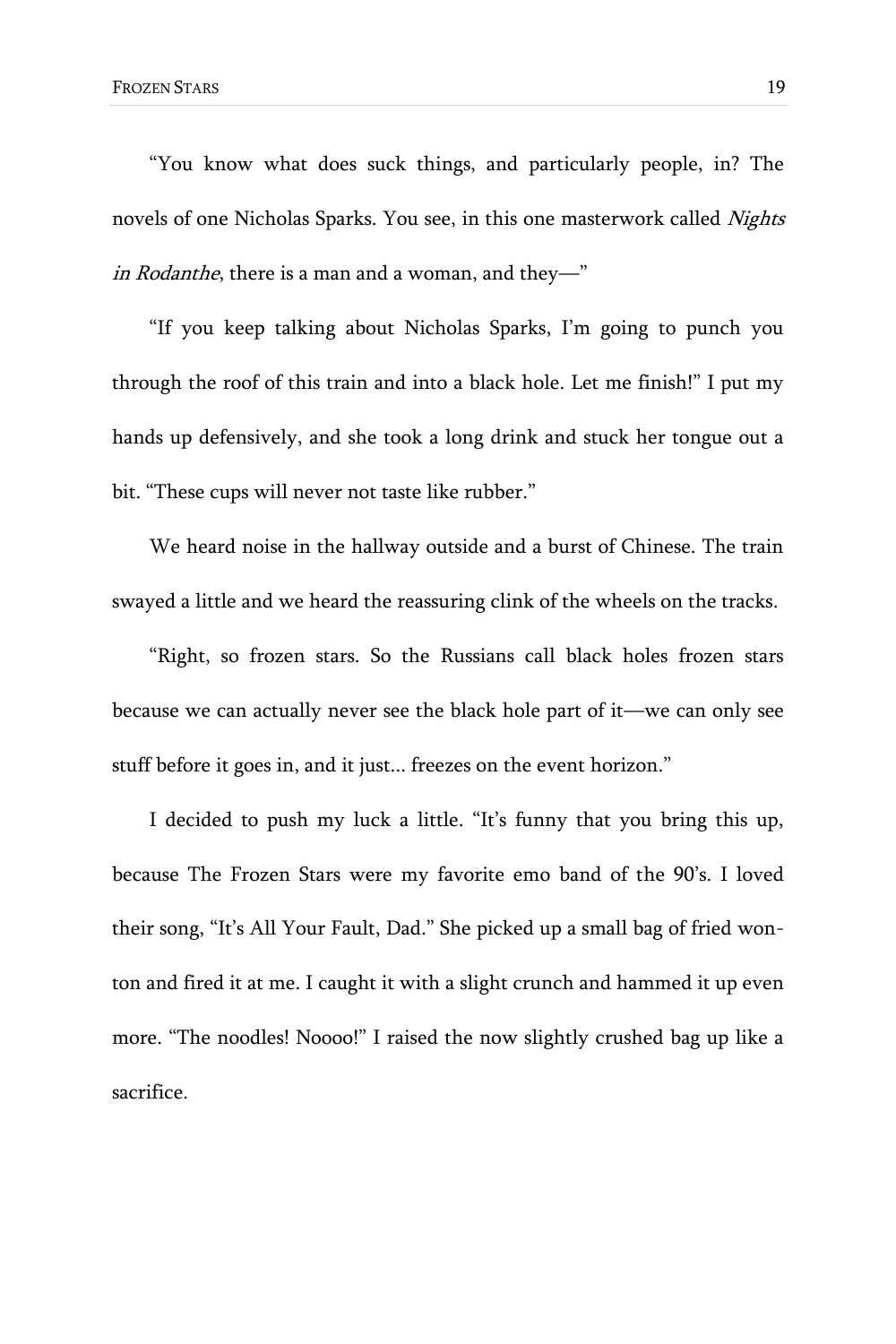"Ok, I'm done explaining this to you if you are just going to make jokes, and actually, jokes, like black holes, is a misnomer in this case."

A horn honked and I looked up and saw Mitch's grey Accord as it cruised past me, turned into our building's drive and headed toward the rear parking lot. I decided I would walk around to the back where Mitch had just gone so we could walk in together because it would look better to be coming in with someone else, but my right foot hit the curb as I stepped up to cross the small lawn in front of the building. I brought my left foot forward to compensate but not fast enough and I was on my knee and felt a wet patch, and I told myself again that it was time to stop thinking about all this.

I knew that when I went back around the building and saw Mitch he would make a joke about me pissing my pants even though it was my knee that was wet, and as we waited in the elevator he would say pretty crude things about the girl at Cosi, and I knew that when I went back upstairs I'd have to figure out what to do about the email from Elizabeth because I couldn't have this happening every day. I wondered if there was someone at the email company whose job it was to handle this type of thing—some kind of modern day electronic dead-letter office staffed by sad Bartlebys, flooded with emails every day from people who wanted, above all else, to not be